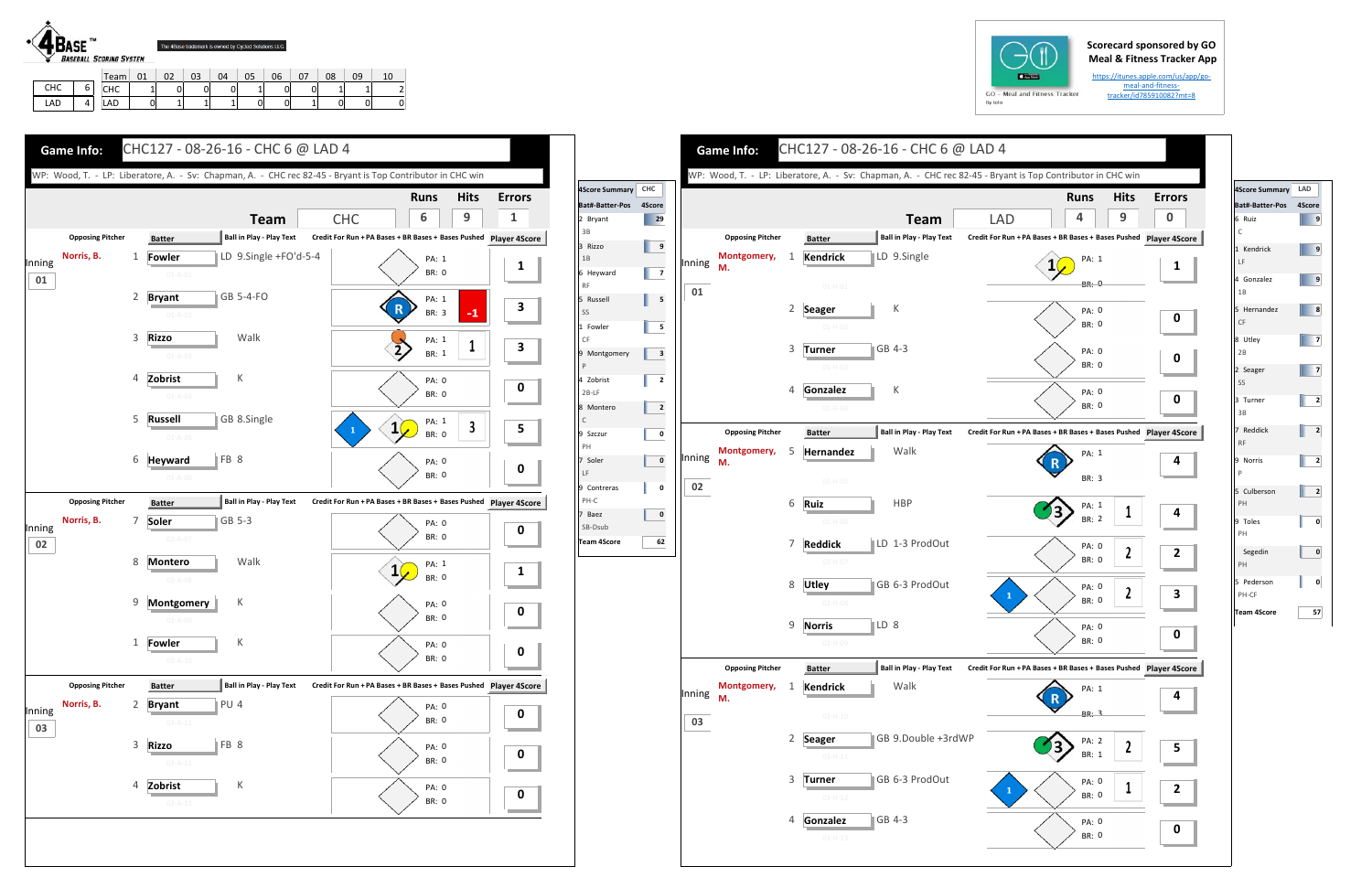

|     | $T$ eam           | 01 | റാ<br>UZ | 03 | 04 | 05 | 06 | $\sim$<br>ັ | 08 | 09 |  |
|-----|-------------------|----|----------|----|----|----|----|-------------|----|----|--|
| снс | <b>CUC</b><br>unu |    | ⌒<br>U.  | 0  | U  |    |    |             | -  | -  |  |
| LAD | LAD               | 0  | -        | -  |    | 0  |    |             | 0  | ັ  |  |

|        |                         | 5            | Hernandez<br>$03 - H - 14$ |                 | Walk                            |                                                               | PA: 1<br><b>BR: 1</b> | 2              |
|--------|-------------------------|--------------|----------------------------|-----------------|---------------------------------|---------------------------------------------------------------|-----------------------|----------------|
|        |                         |              |                            |                 |                                 |                                                               |                       |                |
|        |                         | 6            | Ruiz                       |                 | Walk                            | $\mathbf{1}$                                                  | PA: 1<br>1            | 2              |
|        |                         |              | $03-H-15$                  |                 |                                 |                                                               | <b>BR: 0</b>          |                |
|        |                         | 7            | <b>Reddick</b>             |                 | К                               |                                                               | PA: 0                 |                |
|        |                         |              | $03-H-16$                  |                 |                                 |                                                               | <b>BR: 0</b>          | 0              |
|        | <b>Opposing Pitcher</b> |              | <b>Batter</b>              |                 | <b>Ball in Play - Play Text</b> | Credit For Run + PA Bases + BR Bases + Bases Pushed Player 4S |                       |                |
|        | Montgomery,             | 8            | <b>Utley</b>               |                 | LD 9.Double                     |                                                               | PA: 2                 |                |
| Inning | М.                      |              |                            |                 |                                 |                                                               |                       | 4              |
| 04     |                         |              | $04 - H - 17$              |                 |                                 |                                                               | BR: 2                 |                |
|        |                         | 9            | <b>Norris</b>              |                 | GB 5.Single +DP'd-6-4-3         |                                                               | PA: 1                 |                |
|        |                         |              | $04 - H - 18$              |                 |                                 |                                                               | 1<br>BR: 0            | 2              |
|        |                         |              |                            |                 |                                 |                                                               |                       |                |
|        |                         | $\mathbf{1}$ | <b>Kendrick</b>            |                 | GB 6-4-3-DP                     |                                                               | PA: 0                 |                |
|        |                         |              | $04 - H - 19$              |                 |                                 | 1                                                             | 1<br>BR: 0            | 2              |
|        |                         |              |                            |                 |                                 |                                                               |                       |                |
|        |                         | 2            | <b>Seager</b>              |                 | FB 7.Double                     |                                                               | <b>PA: 2</b>          | 2              |
|        |                         |              | $04-H-20$                  |                 |                                 |                                                               | <b>BR: 0</b>          |                |
|        |                         |              |                            |                 |                                 |                                                               |                       |                |
|        |                         | 3            | Turner                     | GB 6-3          |                                 |                                                               | PA: 0                 | 0              |
|        |                         |              | $04 - H - 21$              |                 |                                 |                                                               | <b>BR: 0</b>          |                |
|        | <b>Opposing Pitcher</b> |              | <b>Batter</b>              |                 | <b>Ball in Play - Play Text</b> | Credit For Run + PA Bases + BR Bases + Bases Pushed Player 4S |                       |                |
|        | Montgomery,             | 4            | Gonzalez                   |                 | GB 4-3                          |                                                               | PA: 0                 |                |
| Inning | M.                      |              |                            |                 |                                 |                                                               |                       | 0              |
| 05     |                         |              | $05-H-22$                  |                 |                                 |                                                               | BR: 0                 |                |
|        |                         | 5            | Hernandez                  |                 | GB 5-Error                      |                                                               | PA: 1                 |                |
|        |                         |              |                            |                 |                                 |                                                               | BR: 1                 | 2              |
|        |                         |              | $05-H-23$                  |                 |                                 |                                                               |                       |                |
|        |                         | 6            | Ruiz                       |                 | LD 9.Single                     | 1(                                                            | PA: 1<br>1            |                |
|        |                         |              | $05-H-24$                  |                 |                                 |                                                               | BR: O                 | $\overline{2}$ |
|        |                         |              |                            |                 |                                 |                                                               |                       |                |
|        |                         | 7            | <b>Reddick</b>             |                 | К                               |                                                               | PA: 0                 | 0              |
|        |                         |              | $05-H-25$                  |                 |                                 |                                                               | <b>BR: 0</b>          |                |
|        |                         | 8            |                            |                 | К                               |                                                               |                       |                |
|        |                         |              | <b>Utley</b>               |                 |                                 |                                                               | PA: 0                 | 0              |
|        |                         |              | $05-H-26$                  |                 |                                 |                                                               | BR: 0                 |                |
|        | <b>Opposing Pitcher</b> |              | <b>Batter</b>              |                 | <b>Ball in Play - Play Text</b> | Credit For Run + PA Bases + BR Bases + Bases Pushed Player 4S |                       |                |
|        | Edwards, C.             | 9            | <b>Toles</b>               | $\mathbb{ID} 3$ |                                 |                                                               | PA: 0                 |                |
| Inning |                         |              | $06-H-27$                  |                 |                                 |                                                               | BR: 0                 | 0              |
| 06     |                         |              |                            |                 |                                 |                                                               |                       |                |
|        |                         | $\mathbf{1}$ | <b>Kendrick</b>            |                 | Walk +2ndWP                     |                                                               | PA: 1                 |                |
|        |                         |              | $06-H-28$                  |                 |                                 |                                                               | BR: 1                 | 2              |
|        |                         |              |                            |                 |                                 |                                                               |                       |                |
|        |                         |              |                            |                 |                                 |                                                               |                       |                |
|        |                         | 2            | <b>Seager</b>              |                 | К                               |                                                               | PA: 0                 | 0              |



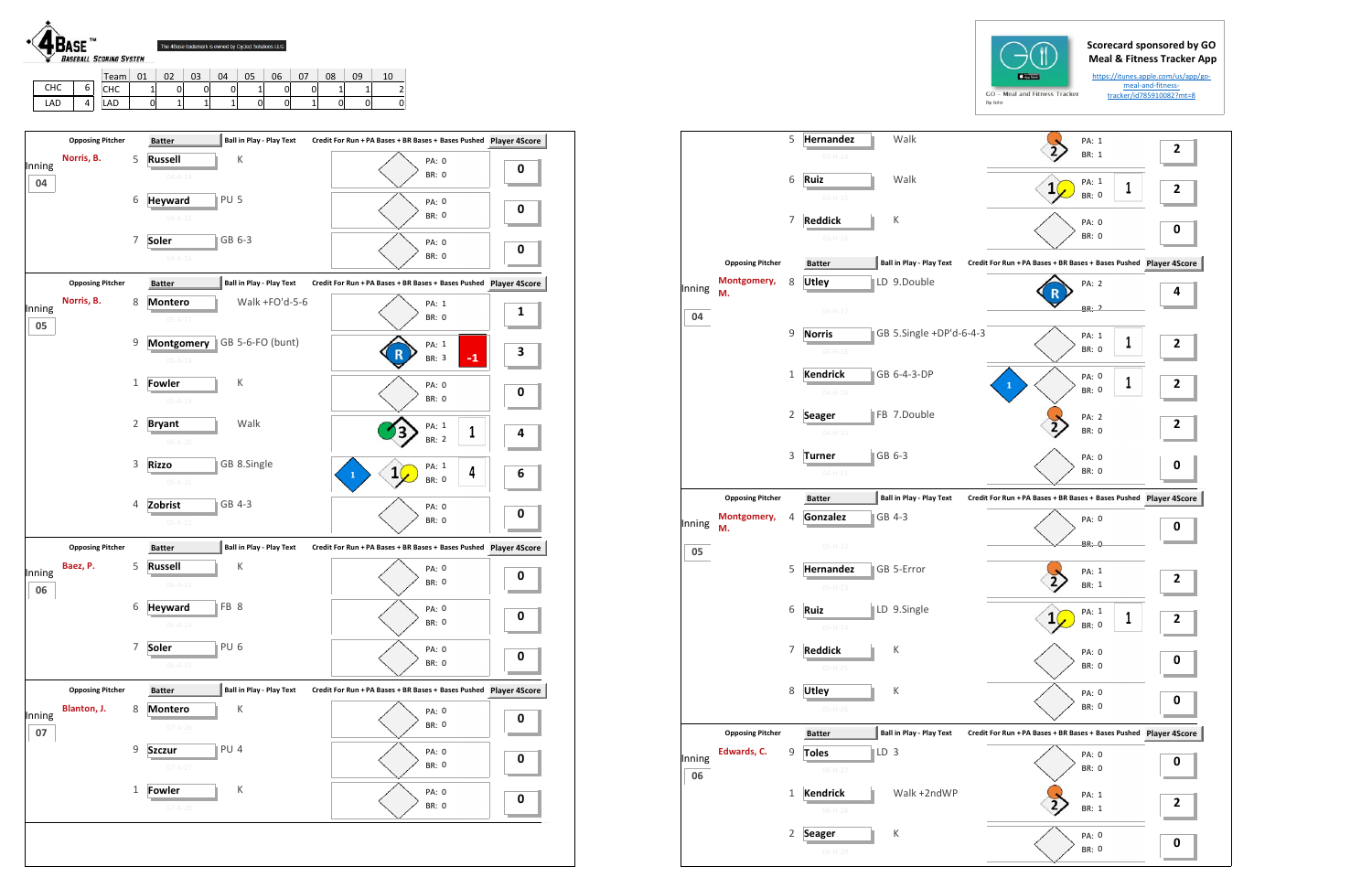## **Scorecard sponsored by GO Meal & Fitness Tracker App**

https://itunes.apple.com/us/app/go‐ meal‐and‐fitness‐ tracker/id785910082?mt=8



LAD 0 1 1 1 0 0 1 0 0 0

LAD 4

|              |                         | 3            | К<br><b>Turner</b><br>PA: 0<br><b>BR: 0</b><br>06-H-30                                                            | 0 |
|--------------|-------------------------|--------------|-------------------------------------------------------------------------------------------------------------------|---|
|              | <b>Opposing Pitcher</b> |              | <b>Ball in Play - Play Text</b><br>Credit For Run + PA Bases + BR Bases + Bases Pushed Player 4S<br><b>Batter</b> |   |
| Inning<br>07 | Grimm, J.               | 4            | Gonzalez<br>FB .HomeRun R-CF<br>PA: 4<br>4<br>1<br><b>BR: 0</b><br>$07 - H - 31$                                  | 9 |
|              |                         | 5            | LD 8<br>Pederson<br>PA: 0<br><b>BR: 0</b><br>$07-H-32$                                                            | 0 |
|              |                         | 6            | GB 6-3<br>Ruiz<br>PA: 0<br><b>BR: 0</b><br>$07 - H - 33$                                                          | 0 |
|              |                         | 7            | LD 9.Single +PO-1-3-6<br><b>Reddick</b><br>PA: 1<br>BR: -1<br>$07 - H - 34$                                       | 0 |
|              | <b>Opposing Pitcher</b> |              | <b>Ball in Play - Play Text</b><br>Credit For Run + PA Bases + BR Bases + Bases Pushed Player 4S<br><b>Batter</b> |   |
| Inning<br>08 | Grimm, J.               | 8            | GB 3-1<br><b>Utley</b><br>PA: 0<br><b>BR: 0</b><br>08-H-35                                                        | 0 |
|              |                         | 9            | $K - 2 - 3$<br><b>Segedin</b><br>PA: 0<br>BR: 0<br>08-H-36                                                        | 0 |
|              |                         | $\mathbf{1}$ | <b>Kendrick</b><br>К<br>PA: 0<br><b>BR: 0</b><br>08-H-37                                                          | 0 |
|              | <b>Opposing Pitcher</b> |              | <b>Ball in Play - Play Text</b><br>Credit For Run + PA Bases + BR Bases + Bases Pushed Player 4S<br><b>Batter</b> |   |
| Inning<br>09 | Wood, T.                | 2            | PU <sub>5</sub><br><b>Seager</b><br>PA: 0<br><b>BR: 0</b><br>09-H-38                                              | 0 |
|              |                         | 3            | К<br>Turner<br>PA: 0<br><b>BR: 0</b><br>09-H-39                                                                   | 0 |
|              |                         | 4            | LD 7<br>Gonzalez<br>PA: 0<br>BR: 0                                                                                | 0 |
|              | <b>Opposing Pitcher</b> |              | <b>Ball in Play - Play Text</b><br>Credit For Run + PA Bases + BR Bases + Bases Pushed Player 4S<br><b>Batter</b> |   |
| Inning<br>10 | Chapman, A.             | 5            | GB 9.Single<br><b>Culberson</b><br>PA: 1<br>BR: 1<br>$10 - H - 41$                                                | 2 |
|              |                         | 6            | GB 5-3 ProdOut<br>Ruiz<br>PA: 0<br>1<br>BR: 0<br>$10-H-42$                                                        | 1 |
|              |                         | 7            | <b>Reddick</b><br>Κ<br>PA: 0<br>BR: 0<br>$10-H-43$                                                                | 0 |
|              |                         | 8            | К<br><b>Utley</b><br>PA: 0<br>BR: 0<br>$10 - H - 44$                                                              | 0 |
|              |                         |              |                                                                                                                   |   |





| Blanton, J.<br>$\overline{2}$<br>FB .HomeRun CF<br><b>Bryant</b><br>PA: 4<br>Inning<br>4<br>9<br>R<br><b>BR: 0</b><br>$08 - A - 29$<br>08<br>3<br>GB 5-3<br><b>Rizzo</b><br>PA: 0<br>0<br><b>BR: 0</b><br>$08 - A - 30$<br>FB 8<br>Zobrist<br>4<br>PA: 0<br>0<br><b>BR: 0</b><br>$08 - A - 31$<br>5<br>FB 8<br><b>Russell</b><br>PA: 0<br>0<br><b>BR: 0</b><br>$08 - A - 32$<br><b>Ball in Play - Play Text</b><br>Credit For Run + PA Bases + BR Bases + Bases Pushed Player 4Score<br><b>Opposing Pitcher</b><br><b>Batter</b><br>Jansen, K<br>LD 9.Double +3rd-On-<br>6<br><b>Heyward</b><br>PA: 2<br>Inning<br>5<br>$\mathbf{1}$<br>K-2-3 +HomeWP<br><b>BR: 2</b><br>$09 - A - 33$<br>09<br>Soler<br>$K - 2 - 3$<br>7<br>PA: 0<br>0<br><b>BR: 0</b><br>$09 - A - 34$<br>FB <sub>7</sub><br>8<br><b>Montero</b><br>PA: 0<br>0<br>BR: 0<br>$09 - A - 35$<br>К<br>9<br><b>Contreras</b><br>PA: 0<br>0<br><b>BR: 0</b><br>09-A-36<br><b>Opposing Pitcher</b><br><b>Ball in Play - Play Text</b><br>Credit For Run + PA Bases + BR Bases + Bases Pushed Player 4Score<br><b>Batter</b><br>Liberatore, A.<br>GB 8.Single<br>$\mathbf{1}$<br><b>Fowler</b><br>PA: 1<br>Inning<br>4<br>R<br><b>BR: 3</b><br>$10 - A - 37$<br>${\bf 10}$<br>FB .HomeRun R-CF<br>2<br><b>Bryant</b><br>PA: 4<br>7<br>13<br>$\overline{2}$<br>$\mathsf R$<br><b>BR: 0</b><br>$10 - A - 38$<br>FB <sub>7</sub><br>3<br><b>Rizzo</b><br>PA: 0<br>$\bf{0}$<br><b>BR: 0</b><br>$10 - A - 39$<br>GB 8.Single<br>Zobrist<br>4<br>PA: 1<br>2<br>BR: 1<br>$10 - A - 40$<br>5<br><b>Russell</b><br>FB <sub>9</sub><br>PA: 0<br>0<br>BR: 0<br>$10 - A - 41$<br>FB 7.Single<br>6<br><b>Heyward</b><br>PA: 1<br>1<br>$\mathbf{1}$<br>2<br>BR: 0<br>$10 - A - 42$<br>$\sf K$<br>$\overline{7}$<br><b>Baez</b><br>PA: 0<br>0 | <b>Opposing Pitcher</b> | <b>Batter</b> | <b>Ball in Play - Play Text</b> |              |  |
|-----------------------------------------------------------------------------------------------------------------------------------------------------------------------------------------------------------------------------------------------------------------------------------------------------------------------------------------------------------------------------------------------------------------------------------------------------------------------------------------------------------------------------------------------------------------------------------------------------------------------------------------------------------------------------------------------------------------------------------------------------------------------------------------------------------------------------------------------------------------------------------------------------------------------------------------------------------------------------------------------------------------------------------------------------------------------------------------------------------------------------------------------------------------------------------------------------------------------------------------------------------------------------------------------------------------------------------------------------------------------------------------------------------------------------------------------------------------------------------------------------------------------------------------------------------------------------------------------------------------------------------------------------------------------------------------------------------------------------------------------------------------------------------------|-------------------------|---------------|---------------------------------|--------------|--|
|                                                                                                                                                                                                                                                                                                                                                                                                                                                                                                                                                                                                                                                                                                                                                                                                                                                                                                                                                                                                                                                                                                                                                                                                                                                                                                                                                                                                                                                                                                                                                                                                                                                                                                                                                                                         |                         |               |                                 |              |  |
|                                                                                                                                                                                                                                                                                                                                                                                                                                                                                                                                                                                                                                                                                                                                                                                                                                                                                                                                                                                                                                                                                                                                                                                                                                                                                                                                                                                                                                                                                                                                                                                                                                                                                                                                                                                         |                         |               |                                 |              |  |
|                                                                                                                                                                                                                                                                                                                                                                                                                                                                                                                                                                                                                                                                                                                                                                                                                                                                                                                                                                                                                                                                                                                                                                                                                                                                                                                                                                                                                                                                                                                                                                                                                                                                                                                                                                                         |                         |               |                                 |              |  |
|                                                                                                                                                                                                                                                                                                                                                                                                                                                                                                                                                                                                                                                                                                                                                                                                                                                                                                                                                                                                                                                                                                                                                                                                                                                                                                                                                                                                                                                                                                                                                                                                                                                                                                                                                                                         |                         |               |                                 |              |  |
|                                                                                                                                                                                                                                                                                                                                                                                                                                                                                                                                                                                                                                                                                                                                                                                                                                                                                                                                                                                                                                                                                                                                                                                                                                                                                                                                                                                                                                                                                                                                                                                                                                                                                                                                                                                         |                         |               |                                 |              |  |
|                                                                                                                                                                                                                                                                                                                                                                                                                                                                                                                                                                                                                                                                                                                                                                                                                                                                                                                                                                                                                                                                                                                                                                                                                                                                                                                                                                                                                                                                                                                                                                                                                                                                                                                                                                                         |                         |               |                                 |              |  |
|                                                                                                                                                                                                                                                                                                                                                                                                                                                                                                                                                                                                                                                                                                                                                                                                                                                                                                                                                                                                                                                                                                                                                                                                                                                                                                                                                                                                                                                                                                                                                                                                                                                                                                                                                                                         |                         |               |                                 |              |  |
|                                                                                                                                                                                                                                                                                                                                                                                                                                                                                                                                                                                                                                                                                                                                                                                                                                                                                                                                                                                                                                                                                                                                                                                                                                                                                                                                                                                                                                                                                                                                                                                                                                                                                                                                                                                         |                         |               |                                 |              |  |
|                                                                                                                                                                                                                                                                                                                                                                                                                                                                                                                                                                                                                                                                                                                                                                                                                                                                                                                                                                                                                                                                                                                                                                                                                                                                                                                                                                                                                                                                                                                                                                                                                                                                                                                                                                                         |                         |               |                                 |              |  |
|                                                                                                                                                                                                                                                                                                                                                                                                                                                                                                                                                                                                                                                                                                                                                                                                                                                                                                                                                                                                                                                                                                                                                                                                                                                                                                                                                                                                                                                                                                                                                                                                                                                                                                                                                                                         |                         |               |                                 |              |  |
|                                                                                                                                                                                                                                                                                                                                                                                                                                                                                                                                                                                                                                                                                                                                                                                                                                                                                                                                                                                                                                                                                                                                                                                                                                                                                                                                                                                                                                                                                                                                                                                                                                                                                                                                                                                         |                         |               |                                 |              |  |
|                                                                                                                                                                                                                                                                                                                                                                                                                                                                                                                                                                                                                                                                                                                                                                                                                                                                                                                                                                                                                                                                                                                                                                                                                                                                                                                                                                                                                                                                                                                                                                                                                                                                                                                                                                                         |                         |               |                                 |              |  |
|                                                                                                                                                                                                                                                                                                                                                                                                                                                                                                                                                                                                                                                                                                                                                                                                                                                                                                                                                                                                                                                                                                                                                                                                                                                                                                                                                                                                                                                                                                                                                                                                                                                                                                                                                                                         |                         |               |                                 |              |  |
|                                                                                                                                                                                                                                                                                                                                                                                                                                                                                                                                                                                                                                                                                                                                                                                                                                                                                                                                                                                                                                                                                                                                                                                                                                                                                                                                                                                                                                                                                                                                                                                                                                                                                                                                                                                         |                         |               |                                 |              |  |
|                                                                                                                                                                                                                                                                                                                                                                                                                                                                                                                                                                                                                                                                                                                                                                                                                                                                                                                                                                                                                                                                                                                                                                                                                                                                                                                                                                                                                                                                                                                                                                                                                                                                                                                                                                                         |                         |               |                                 |              |  |
|                                                                                                                                                                                                                                                                                                                                                                                                                                                                                                                                                                                                                                                                                                                                                                                                                                                                                                                                                                                                                                                                                                                                                                                                                                                                                                                                                                                                                                                                                                                                                                                                                                                                                                                                                                                         |                         |               |                                 |              |  |
|                                                                                                                                                                                                                                                                                                                                                                                                                                                                                                                                                                                                                                                                                                                                                                                                                                                                                                                                                                                                                                                                                                                                                                                                                                                                                                                                                                                                                                                                                                                                                                                                                                                                                                                                                                                         |                         |               |                                 |              |  |
|                                                                                                                                                                                                                                                                                                                                                                                                                                                                                                                                                                                                                                                                                                                                                                                                                                                                                                                                                                                                                                                                                                                                                                                                                                                                                                                                                                                                                                                                                                                                                                                                                                                                                                                                                                                         |                         | $10 - A - 43$ |                                 | <b>BR: 0</b> |  |